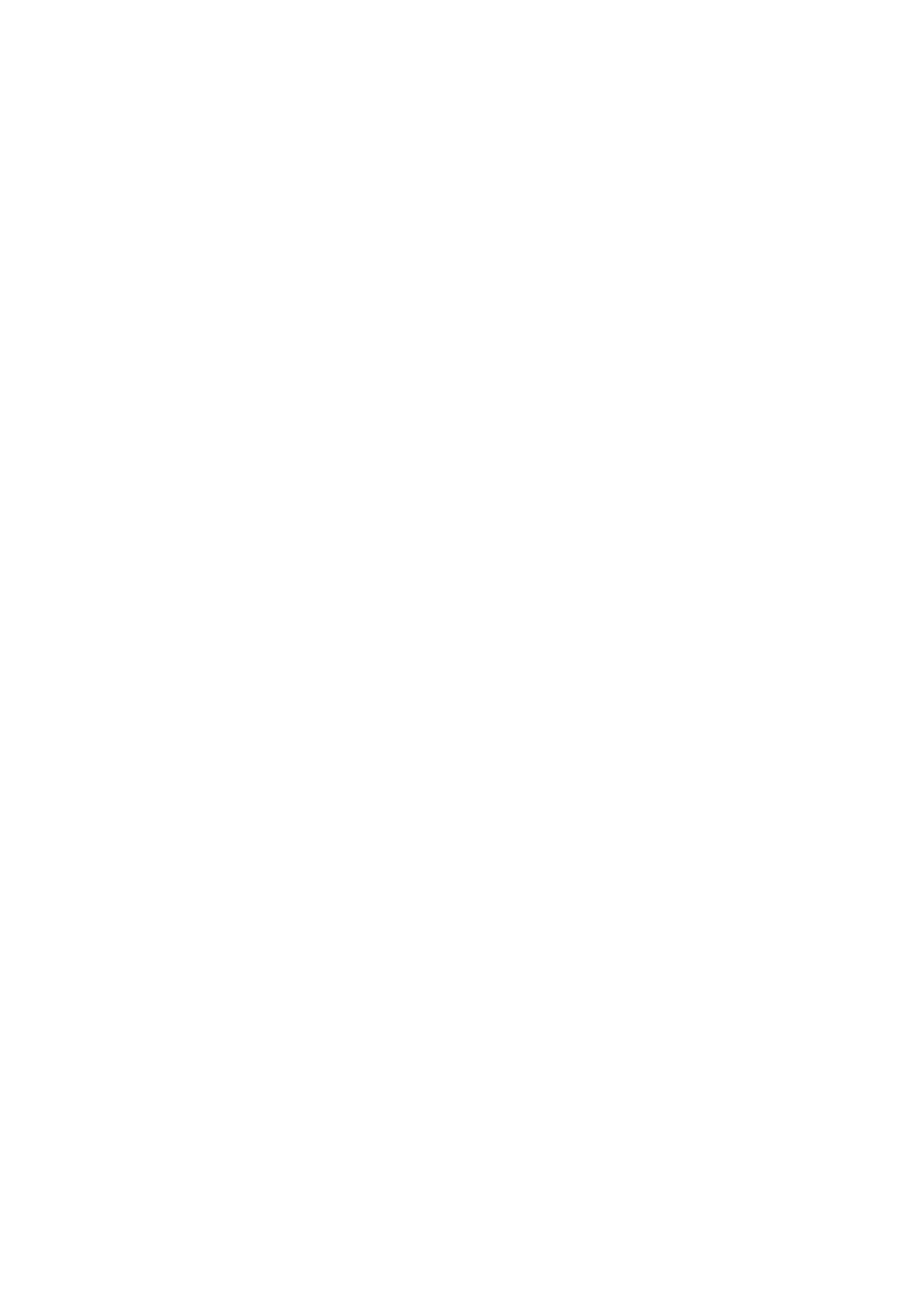|       |                                                                                                  | H] a Y ` ] b Y g ` Z c f ` Wc a d ` U ] b h ` f Y g c ` i h ] c b ` d f c WY g g ` U h ` G                                                                               |  |
|-------|--------------------------------------------------------------------------------------------------|--------------------------------------------------------------------------------------------------------------------------------------------------------------------------|--|
|       |                                                                                                  | $G''$ $Bc''$ $H \text{ md } Y$ $c$ $Z$ $5$ Wh $j$ $j$ $h$ $r$ $d$ $s$ $y$ $g$ $c$ $f$ $U$ $W$ $j$ $j$ $h$ $m$                                                            |  |
|       |                                                                                                  | %"   FYWY ] dh · c Z · 7 c a d · [L8] Ubrh · c Z · Wc a d · U ] b h · fl 7 ·   8 U mH                                                                                    |  |
|       |                                                                                                  | & " $\lceil 5 XX \rceil$ h $\rceil$ c b U ` ` $\rceil$ b Z c f a Uh $\rceil$ $\chi$ b+ g K d f[ $\searrow$ ]hb [Z f X U mgh " $\searrow$ Y                               |  |
|       |                                                                                                  | ] bj Yghcf ž <sup>-</sup> ] Z <sup>-</sup> Ubm $\zeta$ <sup>-</sup> UbX <sup>-</sup> df cj ] g] c bU <sup>-</sup> <sup>-</sup> m                                         |  |
|       | ZcfkUfXYX hc ghcW Vfc _ Yf "                                                                     |                                                                                                                                                                          |  |
|       |                                                                                                  | FY[] g h f U h ] c b c Z   Th2X, Y "KWcfa_d] `bU[] b8hU mlg b X " Y " H                                                                                                  |  |
|       | Z c f k U f X ] b [ $\cdot$ h c $\cdot$ h \ Y   g h c W_ $\cdot$ V f c _ Y f "                   |                                                                                                                                                                          |  |
|       |                                                                                                  | 5a] WUV`Y FYgc`ih   HtŽb%) Kcf _   b [ 8 Umg "                                                                                                                           |  |
|       |                                                                                                  | $\begin{bmatrix} F Y Z Y f & h c & f \end{bmatrix}$ $\begin{bmatrix} Y j \end{bmatrix}$ $\begin{bmatrix} H\check{\mathbf{Z}} WY & K\mathbf{F}Y XfYg gYUmg \end{bmatrix}$ |  |
|       | $7c$ a a ] h h Y Y $\cdot$ fl; F $7L\check{z}$ $\cdot$   b $\cdot$ WUg Y $\cdot$ c Z $\cdot$ b c |                                                                                                                                                                          |  |
|       | Ua] WUV`Y`f Ygc`i h] $\not\in$ b"                                                                |                                                                                                                                                                          |  |
| $*$ " |                                                                                                  | 7 c a d ` Y h Y ` f Y g c ` i h ]   H b Ž d f S c WK \c g f g \ ]   bd [c g & U mg "                                                                                     |  |
|       | $:$ F 7 $"$                                                                                      |                                                                                                                                                                          |  |
| $+$ " |                                                                                                  |                                                                                                                                                                          |  |
|       |                                                                                                  | f Yei ] f Yg 'UXX] h ] c b U ' ' ] b Z c f a U h ] c b ž ' ; F 7                                                                                                         |  |
|       | c f XYf $\cdot$ g \ U ` ` ' VY ' Wc a d ` Y h Y X ' k ] h \ ] b "                                |                                                                                                                                                                          |  |
|       |                                                                                                  | $=$ a d ` Y a Y b h U h ] c b $\cdot$ c ZC b $\cdot$ Ff7Y WY [XdY f $\cdot$ c Z $\cdot$ ; F 7 $\cdot$ C ff X Y f                                                         |  |
|       |                                                                                                  | Z Uj c i f $\cdot$ c Z $\cdot$ h \ Y $\cdot$ ] b j Y g h c f ž                                                                                                           |  |
|       |                                                                                                  | $gh c W_$ $Vf c_V f''$ $Cf XYf$ $Zc f$                                                                                                                                   |  |
|       |                                                                                                  | a a Y X   Uh Y `m˙c f ˙Ug ˙d Y f ˙h \                                                                                                                                    |  |
|       |                                                                                                  | ; $F 7 \cdot c f XY f"$                                                                                                                                                  |  |
|       |                                                                                                  | $= b$ WUg Y h \ Y g h c W_   KV fhc+ XV f Z f ] cga f [ c f ] Y j Y X   Y X                                                                                              |  |
|       | $V \text{ m}$ $h \setminus Y$ ; F7 cf XY $f \check{z}$ k] $\cdots$ df cj ] XY                    |                                                                                                                                                                          |  |
|       | ] b h Y b h ] c b ˙ h c ˙ U j U ]   ˙ U f V ] h f U h ] c b ˙                                    |                                                                                                                                                                          |  |